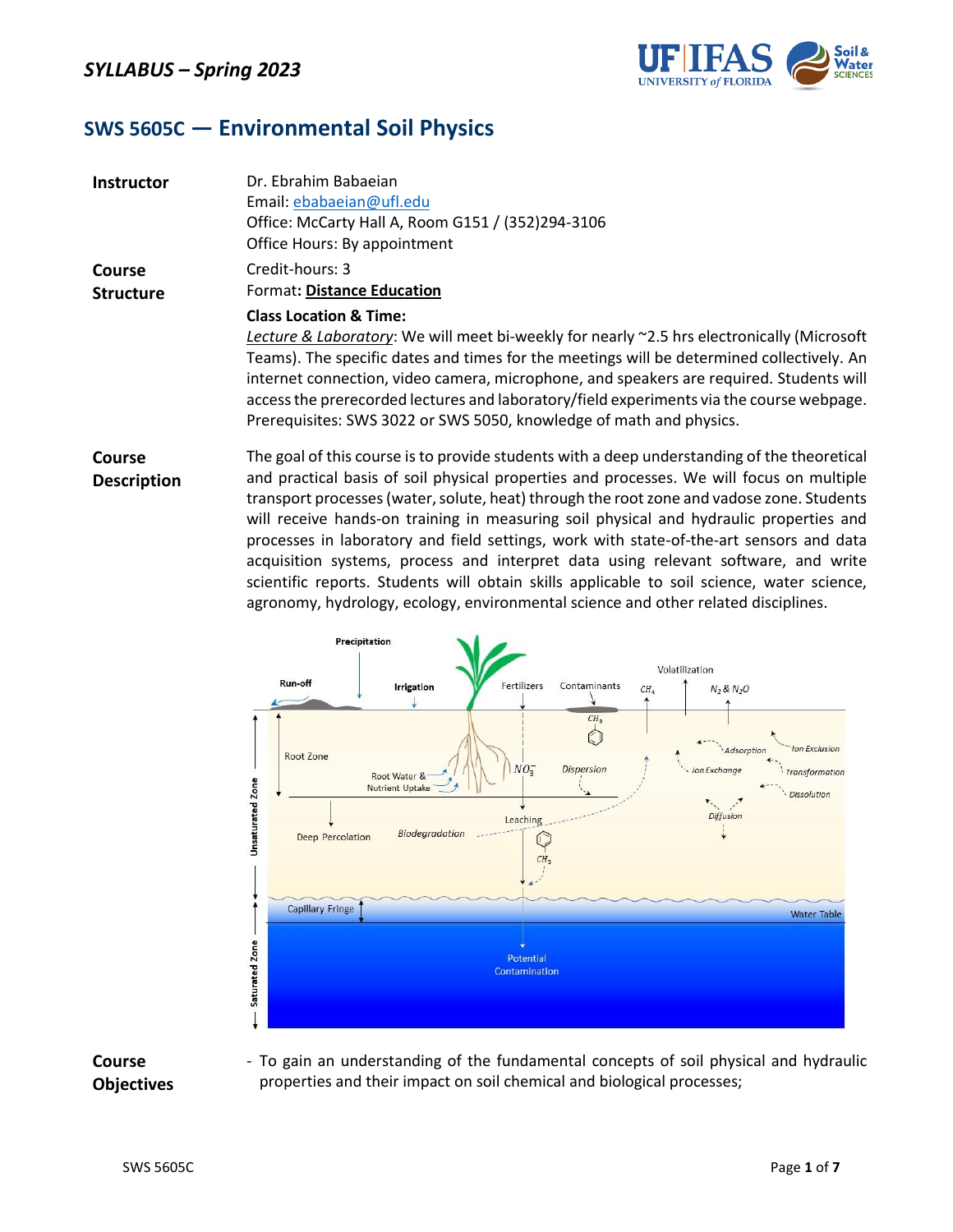### *SYLLABUS – Spring 2023*



|                                       | - To learn standard and novel methods for measurement of soil physical and hydraulic<br>properties in the laboratory and field setting;                                                                                                                                                                                                                                           |
|---------------------------------------|-----------------------------------------------------------------------------------------------------------------------------------------------------------------------------------------------------------------------------------------------------------------------------------------------------------------------------------------------------------------------------------|
|                                       | - To gain hands-on experience with environmental sensors used to monitor soil and<br>environmental variables;                                                                                                                                                                                                                                                                     |
|                                       | - To gain knowledge of advanced data analysis techniques for quantifying soil physical and<br>hydraulic properties and transport processes in saturated and unsaturated conditions.                                                                                                                                                                                               |
| <b>Learning</b>                       | After completion of this course, students will acquire knowledge necessary for:                                                                                                                                                                                                                                                                                                   |
| <b>Outcomes</b>                       | Describing soil physical properties and processes<br>$\overline{\phantom{a}}$<br>Installing and applying laboratory and field methods for measuring soil physical<br>and hydraulic properties and processes<br>Data analysis and interpretation of results for environmental, hydrologic and<br>$\overline{\phantom{a}}$<br>agronomic applications                                |
|                                       | Solving complex problems related to transport processes (water, nutrient, heat)<br>in the soil-plant-atmosphere continuum                                                                                                                                                                                                                                                         |
| <b>Course Readings</b>                | Required:<br>- Recorded lectures and laboratory experiments<br>- Power point slides                                                                                                                                                                                                                                                                                               |
|                                       | - Class-notes "Soil Physical Properties and Processes" by Sadeghi, M. et al (downloadable<br>as pdf-version)<br>- Laboratory handouts                                                                                                                                                                                                                                             |
|                                       |                                                                                                                                                                                                                                                                                                                                                                                   |
|                                       | Supplemental (recommended for interested students)*:<br>- Textbook "Environmental Soil Physics" by D. Hillel, Elsevier Science, 1998, Academic<br>Press, ISBN 0-12-348525-8                                                                                                                                                                                                       |
|                                       | Additional (only for interested students)*:                                                                                                                                                                                                                                                                                                                                       |
|                                       | - Hillel, D. 1982. Introduction to Soil Physics. Academic Press, 364 pp.                                                                                                                                                                                                                                                                                                          |
|                                       | - Hillel, D. 1980. Fundamentals of Soil Physics. Academic Press, 410 pp.<br>- Don Scott, H. 2000. Soil Physics: Agricultural and Environmental Applications. Iowa State<br>Univ. Press, 421 pp.                                                                                                                                                                                   |
|                                       | - Kirkham, D., and Powers, W.L. 1984. Advanced Soil Physics. John Wiley & Sons. 530 pp.<br>- Rose, C.W. 1966. Agricultural Physics. Pergamon Press, New York.<br>- Marshall, T.J., J.W. Holmes, and C.W. Rose .1996. Soil Physics. Third edition, Cambridge                                                                                                                       |
|                                       | University Press, 453 pp.                                                                                                                                                                                                                                                                                                                                                         |
|                                       | - Hanks, R.J. and G.L. Ashcroft .1980. Applied Soil Physics. Springer-Verlag.                                                                                                                                                                                                                                                                                                     |
|                                       | *Are available as hard copy or e-book at the UF library.                                                                                                                                                                                                                                                                                                                          |
|                                       | Students will receive all course materials including recorded lectures, PowerPoint slides<br>(pdf), laboratory handouts, excel spreadsheets, and class-notes. Additional materials such<br>as research articles and web links will be made available on the course web page<br>(Microsoft Teams). If needed large files such as videos will be shared through a cloud<br>service. |
| <b>Homework</b><br><b>Assignments</b> | <b>Homework:</b> The course includes approximately 6 homework assignments for each course<br>topic.                                                                                                                                                                                                                                                                               |
|                                       | Submission: Homework assignments are due 1 week after being assigned. Students are<br>expected to make every effort to submit assignments on time. If an assignment will be                                                                                                                                                                                                       |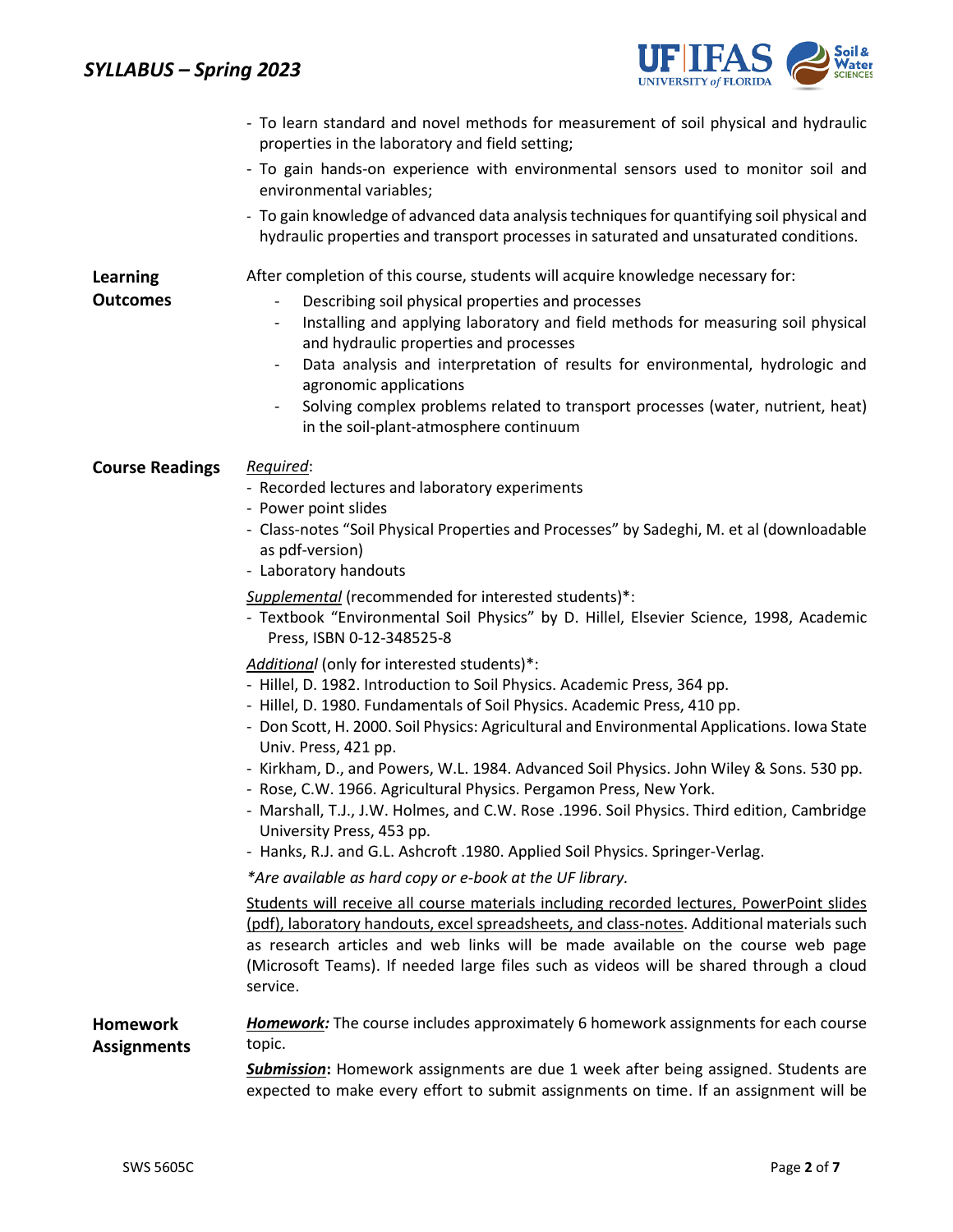

late, please contact the instructor 24 hrs prior to the due date. Assignments need to be submitted in electronic format (pdf or doc) before the deadline. Late submissions will receive a 20% reduction for each late day (up to 2 days). Homework turned on or after the 3<sup>rd</sup> day will not be graded!

*Instructor Feedback*: Feedback and grades will be provided timely for homework and reports submitted before the due date. Along with the feedback, the key for assignments will be provided. Students will arrange additional meetings with the instructor if there are additional questions regarding the assignments.

We will communicate through Microsoft Teams to share resources and grades. Students are encouraged to share intellectual views and to freely discuss principles and applications of the course materials.

**Laboratory & Field Trip** *Experiments*: The course includes approximately 4 lab experiments and 3 field trips. Students will download experiment procedure and pre-recorded videos for each experiment. The instructor will share experiment data collected by on-campus students and walk students through the data analysis process.

> *Lab Reports*: Lab reports consist of collected data, analysis and answers to questions provided by the instructor. Although students may analyze data cooperatively, lab reports must be written and submitted independently, except as noted by the instructor. Lab reports are due at the beginning of the following lab session (see lab schedule, table 2). If a report will be late, please contact the instructor 24 hrs prior to the due date. Late submissions will receive a 20% reduction for each late day (up to 2 days). Reports turned on or after the 3<sup>rd</sup> day will not be graded! Reports need to be submitted in electronic format (pdf or doc). The format for lab reports will be provided on the course webpage.

- **Modeling Project** Graduate students will choose and present a simple modeling project based on their interests. The project will focus on simulation of water, solute, or heat transport in soil under steady-state or transient conditions with a numerical computer code (HYDRUS-1D) at column or field scale. Student will draft one page project proposal and discuss with the instructor to receive feedback. Final simulations will be presented to the class as a 15 min oral presentation in the last day of class.
- **Exam** Mid-term and final exams are open book. Students will have choice to answer a combination of simple, intermediate and more challenging questions.
- **Grading Policy &**  The final grades for both UGRD and GRD students will be based on the following:

Assessment Type The Scale Qty Point Value Final Grade Homework Problems 30% 1-6 100 Pts each 600 Pts Laboratory Reports 30% 1-6 100 Pts each 600 Pts Mid-term Exam 10 10% 1 100 Pts each 100 Pts Final Exam 108 106 1 100 Pts each 100 Pts Modeling Project 20% 1 100 Pts each 100 Pts **Total** 100% 1500 Pts 90–100 **A** 80–86.9 **B** 70–75.9 **C** 60–66.9 **D** 87–89.9 **B+** 76–79.9 **C+** 67–69.9 **D+** Below 60 **E**

**Scale**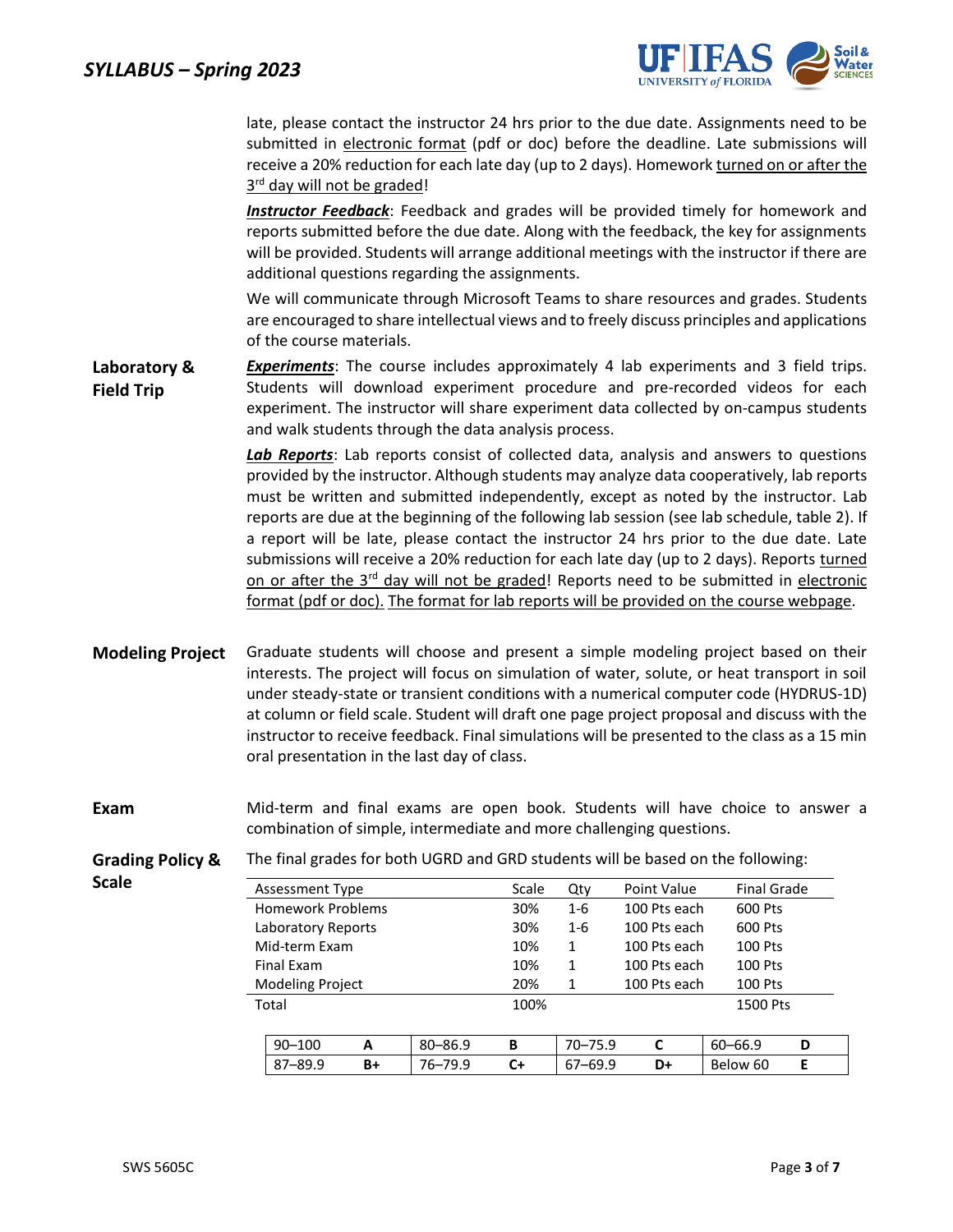

|                                                                                        | Current                      | UF     | grading                                                                                                  | policies          | for | assigning<br>https://catalog.ufl.edu/ugrad/current/regulations/info/grades.aspx                                                                                                                                                                                                                                                                                                                                                                                                                                                                                                                                                                                                                                                                                                                                                            | grade | points: |
|----------------------------------------------------------------------------------------|------------------------------|--------|----------------------------------------------------------------------------------------------------------|-------------------|-----|--------------------------------------------------------------------------------------------------------------------------------------------------------------------------------------------------------------------------------------------------------------------------------------------------------------------------------------------------------------------------------------------------------------------------------------------------------------------------------------------------------------------------------------------------------------------------------------------------------------------------------------------------------------------------------------------------------------------------------------------------------------------------------------------------------------------------------------------|-------|---------|
| <b>Student Privacy</b>                                                                 |                              |        | and on individual assignments. For more information, please see:<br>https://registrar.ufl.edu/ferpa.html |                   |     | There are federal laws protecting your privacy with regards to grades earned in courses                                                                                                                                                                                                                                                                                                                                                                                                                                                                                                                                                                                                                                                                                                                                                    |       |         |
| <b>Attendance</b>                                                                      |                              |        |                                                                                                          |                   |     | For online participations, the requirements are consistent with the university policies:<br>https://catalog.ufl.edu/ugrad/current/regulations/info/attendance.aspx                                                                                                                                                                                                                                                                                                                                                                                                                                                                                                                                                                                                                                                                         |       |         |
| <b>Special Needs &amp;</b><br><b>Accommodations</b><br><b>Statement</b>                | 8570,<br>appropriate office. | email: |                                                                                                          | DRC@ufsa.ufl.edu; |     | Students who need special accommodation or services should contact the Disability<br>Resource Center, 1316 Museum Rd, Gainesville, FL 32611, (352) 392-8565, FAX (352) 392-<br>accommodations@ufsa.ufl.edu,<br>https://disability.ufl.edu/students/accommodations/. You must register and request that<br>the Center or DRC send me official notification of your accommodations needs as soon as<br>possible. Please plan to meet with me by appointment or during office hours to discuss<br>accommodations and how my course requirements and activities may impact your ability<br>to fully participate. The need for accommodations must be documented by the                                                                                                                                                                         |       |         |
| <b>Confidentially of</b><br><b>Student Records</b>                                     | records/                     |        |                                                                                                          |                   |     | The University of Florida is committed to providing services and support to meet your<br>needs and achieve your educational goals. We are equally committed to protecting your<br>privacy. For information regarding the confidentiality of student records please visit:<br>https://catalog.ufl.edu/UGRD/academic-regulations/ferpa-confidentiality-student-                                                                                                                                                                                                                                                                                                                                                                                                                                                                              |       |         |
| <b>Copyright for</b><br>Instructional<br><b>Materials &amp;</b><br><b>Software Use</b> |                              |        | UF copyright information policies:<br>https://security.ufl.edu/resources/copyright-information/          |                   |     | The materials used in this course may be subject to copyright protection and are only for<br>the use of students officially enrolled in this course for the educational purposes<br>associated with the course. Copyright law must be considered before copying, retaining,<br>or disseminating materials outside of the course. Materials may be given through a link or<br>reference so that students may access them securely through the library.<br>All faculty, staff and students of the University are required and expected to obey the laws<br>and legal agreements governing software use. Failure to do so can lead to monetary<br>damages and/or criminal penalties for the individual violator. Because such violations are<br>also against university policies and rules, disciplinary action will be taken as appropriate. |       |         |
| <b>University</b><br><b>Honesty Policy</b>                                             | doing this assignment."      |        |                                                                                                          |                   |     | Students at University of Florida are bound by The Honor Pledge which states, "We, the<br>members of the University of Florida community, pledge to hold ourselves and our peers<br>to the highest standards of honor and integrity by abiding by the Honor Code. On all work<br>submitted for credit by students at the University of Florida, the following pledge is either<br>required or implied: "On my honor, I have neither given nor received unauthorized aid in<br>The Honor Code: (https://www.dso.ufl.edu/sccr/process/student-conduct-honor-code/)<br>specifies a number of behaviors that are in violation of this code and the possible<br>sanctions. Furthermore, you are obligated to report any condition that facilitates                                                                                              |       |         |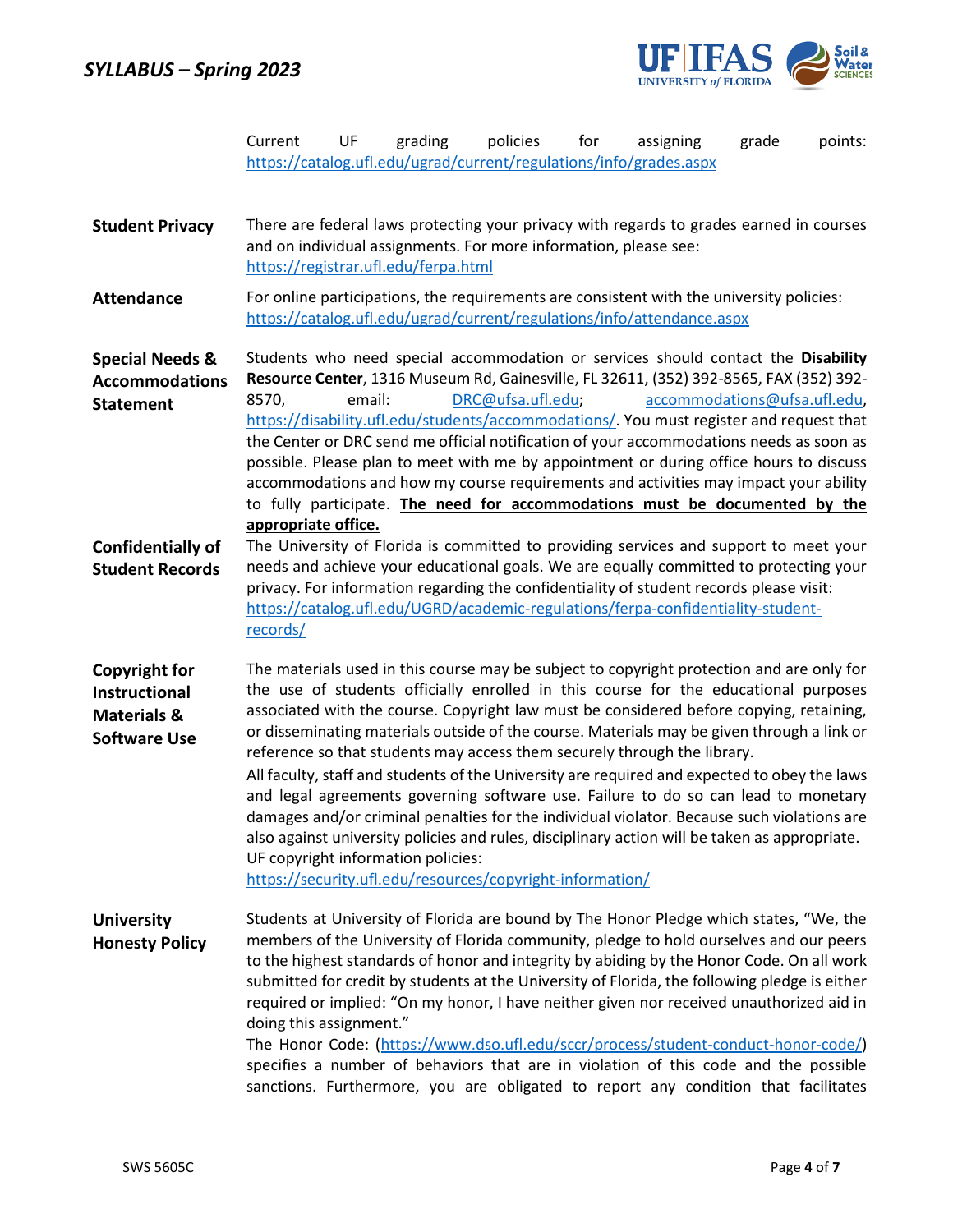*SYLLABUS – Spring 2023*



academic misconduct to appropriate personnel. If you have any questions or concerns, please consult with the instructor or TAs in this class.

- **Diversity Statement** The Soil and Water Sciences Department is committed to diversity and inclusion of all students. We acknowledge, respect, and value the diverse nature, background and perspective of students and believe that it furthers academic achievements. It is our intent to present materials and activities that are respectful of diversity: race, color, creed, gender, gender identity, sexual orientation, age, religious status, national origin, ethnicity, disability, socioeconomic status, and any other distinguishing qualities.
- **Course Evaluation** At the end of the semester, students are expected to provide feedback on the quality of instruction in this course by completing course evaluations online via GatorEvals. Guidance on how to give feedback in a professional and respectful manner is available at [https://gatorevals.aa.ufl.edu/students/.](https://gatorevals.aa.ufl.edu/students/) Student will be notified when the evaluation period opens. Summary results of these assessments are available to students at https://evaluations.ufl.edu/results.
- **Campus Resources** On-campus resources are available to students who are experiencing difficulties or who lack clear career and academic goals:

#### **Health and Wellness**:

- *Counseling and Wellness Center*[: http://www.counseling.ufl.edu/cwc](http://www.counseling.ufl.edu/cwc) and 392-1575.
- *Sexual Discrimination, Harassment, Assault, or Violence*: If you or a friend has been subjected to sexual discrimination, sexual harassment, sexual assault, or violence contact the Office of Title IX Compliance, located at Yon Hall Room 427, 1908 Stadium Road, (352) 273-1094, titleix@ufl.edu
- *Sexual Assault Recovery Services (SARS)*: Student Health Care Center, 392-1161.
- **University Police Department**: at 392-1111 or 9-1-1 for emergencies, or <http://www.police.ufl.edu/>

#### **Academic Resources:**

- *E-learning technical support*: 352-392-4357 (select option 2) or e-mail to Learningsupport@ufl.edu[. https://lss.at.ufl.edu/help.shtml](https://lss.at.ufl.edu/help.shtml) , [http://lss.at.ufl.edu.](http://lss.at.ufl.edu/)
- *Teaching Center*: Broward Hall, 392-2010 or 392-6420. General study skills and tutoring. [https://teachingcenter.ufl.edu/.](https://teachingcenter.ufl.edu/)
- *Career Resource Center*: Reitz Union, 392-1601. Career assistance and counseling. [https://www.crc.ufl.edu/.](https://www.crc.ufl.edu/)
- *Student Complaints Campus*: [https://www.dso.ufl.edu/documents/UF\\_Complaints\\_policy.pdf.](https://www.dso.ufl.edu/documents/UF_Complaints_policy.pdf)
- *Library Support*[: http://cms.uflib.ufl.edu/ask.](http://cms.uflib.ufl.edu/ask) Various ways to receive assistance with respect to using the libraries or finding resources.
- *Writing Studio*: 302 Tigert Hall, 846-1138. Help brainstorming, formatting, and writing papers. [https://writing.ufl.edu/writing-studio/.](https://writing.ufl.edu/writing-studio/)
- *On-Line Students Complaints*[: http://www.distance.ufl.edu/student-complaint-process](http://www.distance.ufl.edu/student-complaint-process)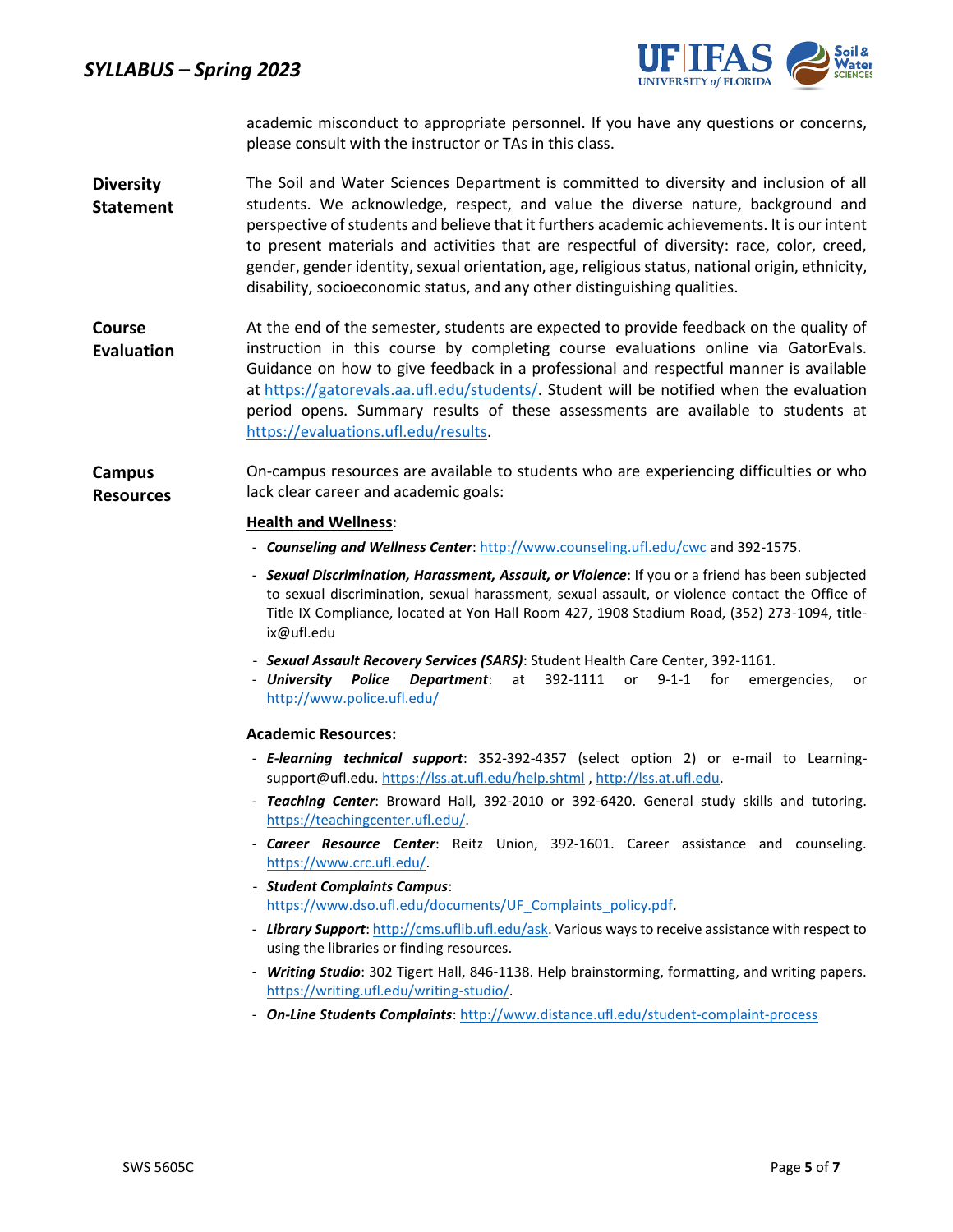

# **Course Topics & Schedule**

\* This schedule is tentative and subject to changes.

| <b>Chapter 1: Introduction / Soil Physics Applications</b>                  |                                                                         |                                |  |  |  |
|-----------------------------------------------------------------------------|-------------------------------------------------------------------------|--------------------------------|--|--|--|
| Week #                                                                      | <b>Topic</b>                                                            | <b>Reading</b>                 |  |  |  |
|                                                                             | Importance of soil physics and applications in other fields             | PPT file; Recorded Lecture     |  |  |  |
| 1                                                                           | Physical quantities, units and dimensions                               |                                |  |  |  |
| <b>Chapter 2: Basic Physical Properties of Soils and Other Porous Media</b> |                                                                         |                                |  |  |  |
| Week #                                                                      | <b>Topic</b>                                                            | <b>Reading</b>                 |  |  |  |
| $\overline{2}$                                                              | Soil phases, definitions, and basic mass and volume relationships       | PPT file; Recorded Lecture;    |  |  |  |
|                                                                             |                                                                         | Class notes (section 2.1)      |  |  |  |
| $2 - 3$                                                                     | Soil texture and particle size distribution                             | PPT file; Recorded Lecture;    |  |  |  |
|                                                                             | Stock's law                                                             | Class notes (section 2.2)      |  |  |  |
| 3                                                                           | Specific surface area and soil structure                                | PPT file; Recorded Lecture;    |  |  |  |
|                                                                             | Homework (1)                                                            | Class notes (section 2.3)      |  |  |  |
|                                                                             | <b>Chapter 3: Soil Water and Measurement</b>                            |                                |  |  |  |
| Week #                                                                      | <b>Topic</b>                                                            | <b>Reading</b>                 |  |  |  |
| 4                                                                           | Definitions and measurement methods (gravimetric, neutron scattering,   | PPT file; Recorded Lecture;    |  |  |  |
|                                                                             | gamma attenuation; and time domain reflectometry)                       | Class notes (section 2.4)      |  |  |  |
|                                                                             | Application of soil water content                                       | PPT file; Recorded Lecture;    |  |  |  |
| 4                                                                           | Water balance equation                                                  | Class notes (section 2.4)      |  |  |  |
|                                                                             | Field capacity, Permanent wilting point, and Plant available soil water |                                |  |  |  |
|                                                                             | Homework (2)                                                            |                                |  |  |  |
|                                                                             | <b>Chapter 4: Soil Water Retention and Potential (Hydrostatics)</b>     |                                |  |  |  |
| Week #                                                                      | <b>Topic</b>                                                            | <b>Reading</b>                 |  |  |  |
|                                                                             | The energy state of soil water                                          | PPT file; Recorded Lecture;    |  |  |  |
| 5                                                                           | Total water potential and components                                    | Class notes (section 2.4.2)    |  |  |  |
|                                                                             | Properties of water (molecular, surface tension, and capillary rise)    |                                |  |  |  |
| 5                                                                           | Units and calculations of potentials under equilibrium                  | PPT file; Recorded Lecture;    |  |  |  |
|                                                                             | Measuring soil water potentials                                         | Class notes (section 2.4.2)    |  |  |  |
|                                                                             | Soil water characteristic (retention) curve and measurement             | PPT file; Recorded Lecture;    |  |  |  |
| 6                                                                           | Fitting parametric models to soil water retention measurements          | Class notes (section 2.4.3)    |  |  |  |
|                                                                             | Hysteresis and scanning curves                                          |                                |  |  |  |
| Homework (3)                                                                |                                                                         |                                |  |  |  |
|                                                                             | <b>Chapter 5: Water Flow in Soils (Hydrodynamics)</b>                   |                                |  |  |  |
| Week #                                                                      | <b>Topic</b>                                                            | <b>Reading</b>                 |  |  |  |
| $\overline{7}$                                                              | Laminar flow in tubes (Poiseuille's Law)                                | PPT file; Recorded Lecture;    |  |  |  |
|                                                                             | Darcy-Buckingham Law                                                    | Class notes (section 3.1)      |  |  |  |
|                                                                             | Conditions and states of flow                                           | PPT file; Recorded Lecture;    |  |  |  |
| 8                                                                           | Saturated flow                                                          | Class notes (section 3.1, 3.3) |  |  |  |
|                                                                             | Hydraulic conductivity and measurement                                  |                                |  |  |  |
| $9 - 10$                                                                    | Unsaturated flow                                                        | PPT file; Recorded Lecture;    |  |  |  |
|                                                                             | Steady-state and non-steady flow and models                             | Class notes (section 3.2)      |  |  |  |
|                                                                             | Infiltration process and models (empirical and physically based)        | PPT file; Recorded Lecture;    |  |  |  |
| $10 - 11$                                                                   | Field methods for soil hydraulic property determination                 | Class notes (section 3.3)      |  |  |  |
|                                                                             | Homework (4)                                                            |                                |  |  |  |
| <b>Chapter 6: Solute Transport in Soils and Salinity</b>                    |                                                                         |                                |  |  |  |
| Week #                                                                      | <b>Topic</b>                                                            | <b>Reading</b>                 |  |  |  |
| 12                                                                          | Soil salinity                                                           | PPT file; Recorded Lecture;    |  |  |  |
|                                                                             |                                                                         | Class notes (section 4.7)      |  |  |  |